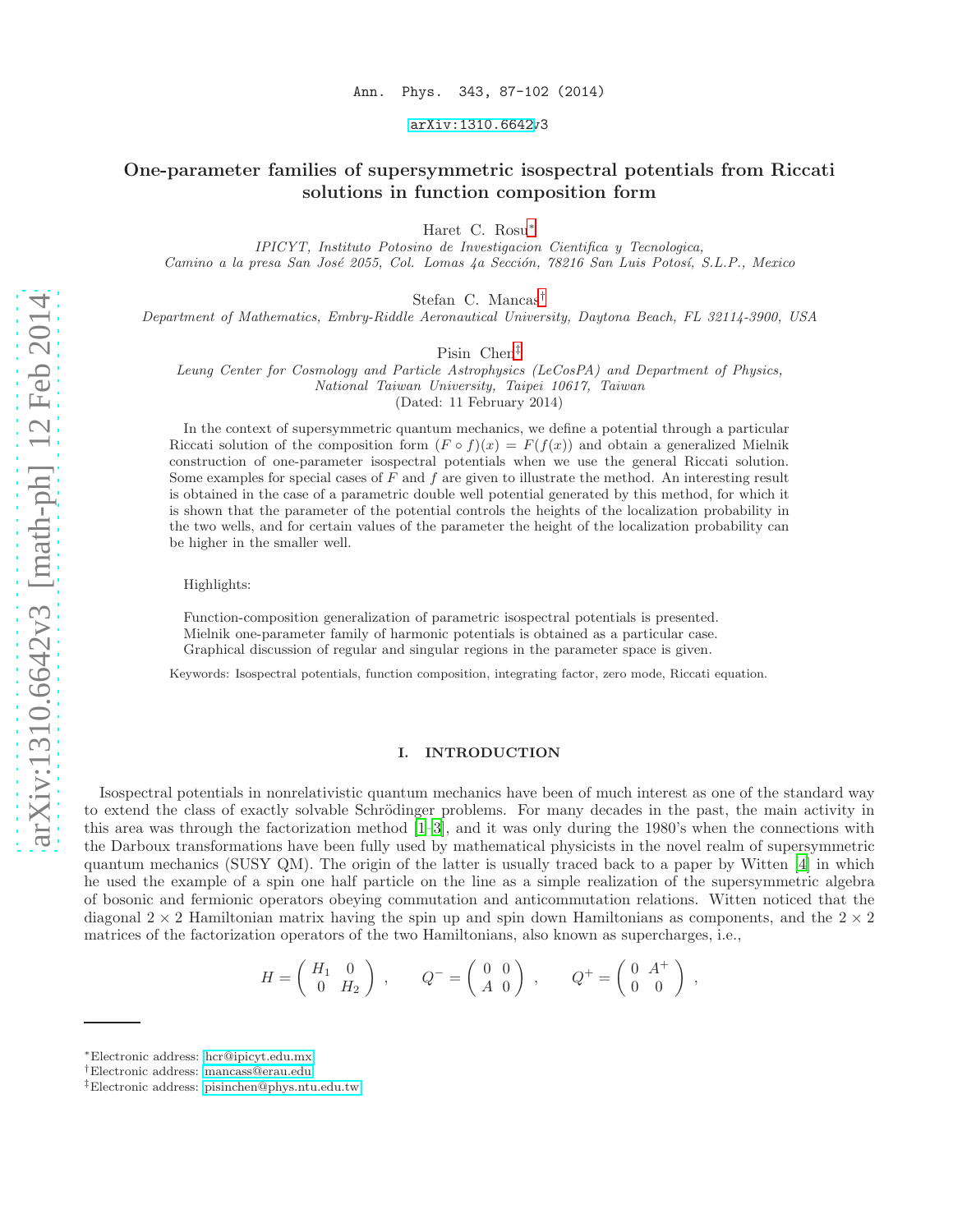satisfy a closed superalgebra

$$
[H, Q^-] = [H, Q^+] = 0 , \quad {Q^-}, Q^+ = H , \quad {Q^-}, Q^- = {Q^+, Q^+} = 0 .
$$

The fact that the supercharges commute with H means that  $H_1$  and  $H_2$  are isospectral. In quantum field theory, the supercharge operators are responsible for changing bosonic degrees of freedom into fermionic ones and vice versa, however in quantum mechanics they are known as intertwinning operators that factorize the supersymmetric partner Hamiltonians,  $H_1 = A^+A$  and  $H_2 = AA^+$ , respectively. If however one 'forgets' about this matrix representation, it is easy to see that SUSY QM is a reformulation of the factorization method already introduced through simple examples by Dirac and Schrödinger at the beginning of quantum mechanics. In fact, for the spin one half case, Witten wrote the expressions of the supercharges as matrix first order operators involving an unknown function  $W(x)$  and also the matrix Hamiltonian in terms of  $W^2$  and  $W'$  but his focus was on the dynamical supersymmetry breaking issue and not on eigenvalue problems in quantum mechanics. Later, the SUSY QM authors noted that Witten's superpotential W is the solution of coupled Riccati equations involving the two isospectral potentials, which was a new basic result for the factorization method and turned it towards the goal of finding isospectral partner potentials to exactly solvable known potentials. Since SUSY QM is essentially an algebraic scheme, it is convenient to shift the ground state energy of  $H_1$  such that to eliminate the contribution to the energy of the zero point fluctuations. In this way, the energy spectra of the two partner Hamiltonians are semipositive definite. For  $n > 0$ , the Schrödinger equation for  $H_1$ 

<span id="page-1-0"></span>
$$
H_1 \phi_n = A^+ A \phi_n = \epsilon_n \phi_n \tag{I.1}
$$

can be written as a Schrödinger equation for the SUSY partner Hamiltonian  $H_2$ , i.e.,

$$
H_2(A\phi_n) = AA^+A\phi_n = \epsilon_n(A\phi_n)
$$
\n(1.2)

by applying the A operator to the left in [\(I.1\)](#page-1-0). Thus if one uses the wavefunctions  $\varphi_n = A\phi_n$  in the eigenvalue problem  $H_2\varphi_n = \varepsilon\varphi_n$  then this is isospectral to the eigenvalue problem for  $H_1$ , i.e.,  $\varepsilon_n = \varepsilon_n$ . Vice versa, by applying the operator  $A^+$  to the left in the eigenvalue problem for  $H_2$ , i.e.,

$$
A^+ H_2 \varphi_n = A^+ \varepsilon \varphi_n , \qquad (I.3)
$$

one immediately gets by rearranging

$$
H_1(A^+\varphi_n) = \varepsilon(A^+\varphi_n) \tag{I.4}
$$

and therefore by comparing with [\(I.1\)](#page-1-0) shows that choosing the eigenfunctions of  $H_1$  as  $\phi_n = A^+\varphi_n$  leads to the isospectrality  $\epsilon_n = \varepsilon$ . Now, since the operator A  $(A^+)$  is a first-order differential operators it also destroys (creates) a node in the eigenfunction on which it acts. Since the ground state of  $H_1$  is nodeless, it means that no normalizable eigenfunction of  $H_2$  is obtained by applying A to  $\phi_0$ . This is the physical meaning of the equation  $A\phi_0 = 0$ , which can be also used as the mathematical definition of the ground state of  $H_1$ , considered as nondegenerate, a case known as unbroken supersymmetry. As a consequence, the eigenvalues and normalized eigenfunctions of a pair of SUSY QM Hamiltonians are related by

$$
\varepsilon_n = \epsilon_{n+1} , \quad \epsilon_0 = 0 ,
$$

$$
\varphi_n = \frac{A\phi_{n+1}}{\sqrt{\epsilon_{n+1}}} ,
$$

$$
\phi_{n+1} = \frac{A^+ \varphi_n}{\sqrt{\epsilon_n}} \; .
$$

On the other hand, from the strictly physical application standpoint it is fair to say that no real applications emerged from SUSY QM and only a few consequences are claimed, such as the value of  $q = 2$  for the g factor of the electron in a uniform magnetic field as described by a Pauli Hamiltonian, the  $Z/n$  dependence of the Coulomb energies in the radial Coulomb problem [\[5\]](#page-9-3), and in nuclear physics where supersymmetry was shown to establish certain links among the spectroscopic properties of different nuclei [\[6](#page-9-4)]. This is similar to what happens with the supersymmetric quantum field models for which the experimental evidence of supersymmetric partner particles is lacking despite considerable search effort along the last four decades which explains why the main focus is on supersymmetry breaking. In SUSY QM, this disappointing situation can be also understood intuitively by simply examining the plots of the supersymmetric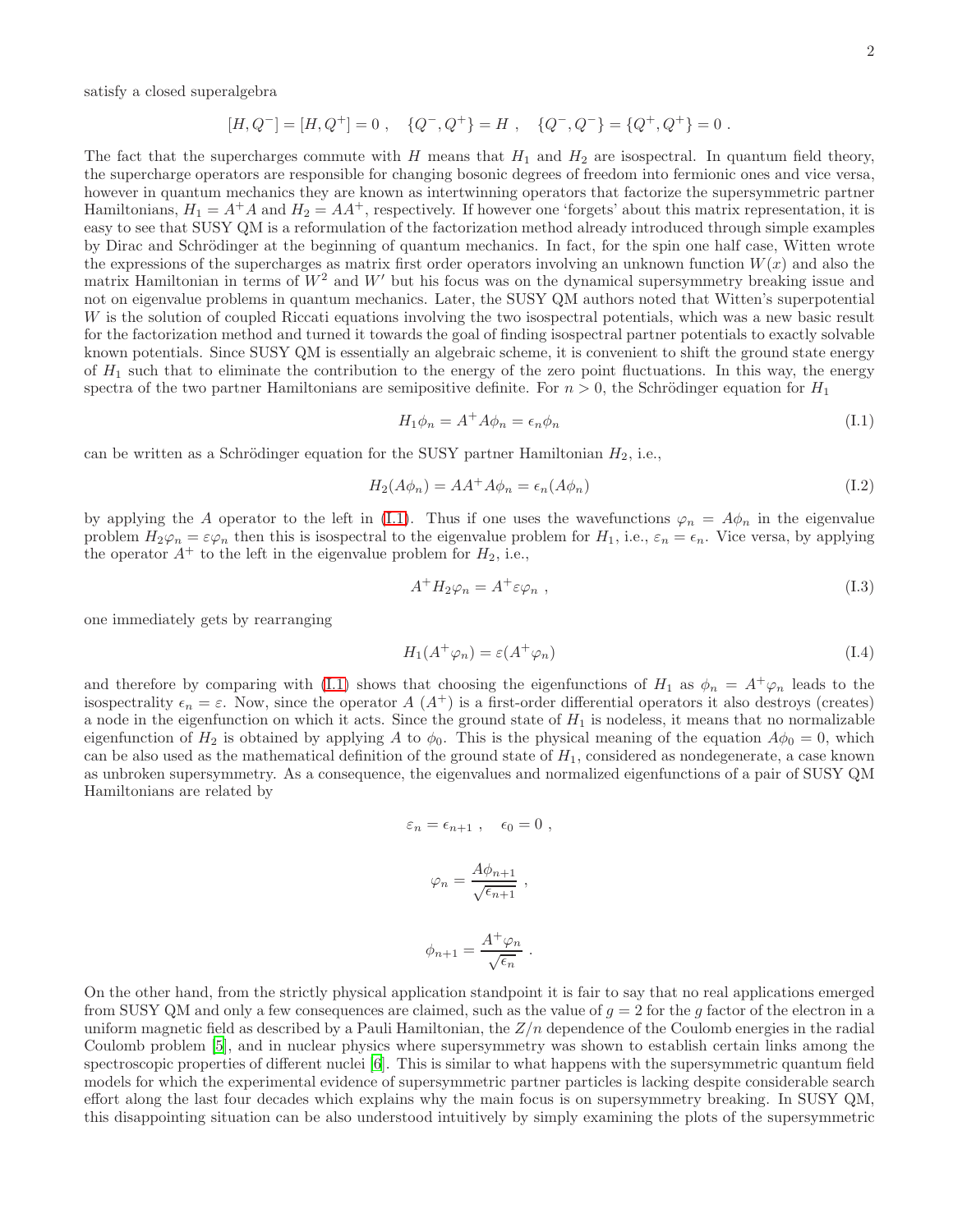pair of isospectral potentials  $V_{1,2}$  based on the particular Riccati solution as given in this paper. One can notice that their shapes are identical which clearly points to serious difficulties, if not the impossibility, of detecting some difference between them through the associated conservative forces. However, the situation changes when one takes into account the one-parameter isospectral potentials obtained by employing the general Riccati solution. Again, from the plots of the examples given in the following, one can see that this class of potentials have deformed shapes with respect to the non-parametric supersymmetric potentials and thus one may have hopes to get some experimental evidence for this shape difference. This was one of the main motivations to write this paper on the three-decade-old topic of supersymmetric one-parameter potentials [\[7](#page-9-5)[–12\]](#page-9-6) that we also present in a new perspective. Perhaps the most interesting result we obtain herein is the case of an asymmetric double-well deformation of a quartic potential for which we show that the parameter of the potential controls in an interesting way the heights of the probability densities in the two wells.

The goal of this paper is to examine the simplest supersymmetric constructions taking as the starting point the corresponding Riccati equations but in a new formulation in which the Riccati solution is expressed in a function composition form, say  $F(f(x))$ . There are at least two advantages of this new formulation. One is that it is more general since once F is chosen all the particular  $f(x)$  subcases can be grouped under the same F-type case. Second, it is also related to a new integrability condition proposed by Mak and Harko [\[13\]](#page-9-7) for more general reduced Riccati equations than those occurring in SUSY QM. It is clear that any integrability condition of the Riccati equations opens the doors to SUSY QM type models but this was not noticed by Mak and Harko. Thus, in section [II,](#page-2-0) we present the functional composition choice of the particular Riccati solution in the SUSY QM context and also describe along the same lines the construction of the one-parameter class of isospectral potentials based on the general Riccati solution which leads easily to a wealth of interesting solvable cases. In section [III,](#page-4-0) we provide several illustrative cases. The first case, for which we completely describe two particular  $f(x)$  subcases, is directly related to the integrability condition of Mak and Harko [\[13](#page-9-7)] on which we also briefly comment. Next, a Fresnel-like case is displayed despite not being very common in the quantum mechanical context followed by a case leading to parametric quartic double well potentials for which we note that the localization probability of the particle in the wells is controlled by the parameter. The last case is that of the constant potential, which is still interesting despite its simplicity. Section [IV](#page-7-0) contains a discussion of the cases and some possible applications. There is also an appendix about the normalization issue of the parametric zero modes.

# <span id="page-2-0"></span>II. RICCATI EQUATIONS AND FACTORIZATIONS IN QUANTUM MECHANICS

As mentioned in the Introduction, Riccati equations in the reduced form, i.e., without the linear term, are known to be important in SUSY QM ever since Witten discussed the spin one half quantum mechanical model for the dynamical symmetry breaking of supersymmetry in quantum field theory [\[4](#page-9-2)].

Indeed, one can start the SUSY QM construction with an initial Riccati equation of the form

<span id="page-2-3"></span>
$$
-\Phi' + \Phi^2 = V_1 - \epsilon \tag{II.1}
$$

which comes from the non-operatorial part of the factorization  $(-D + \Phi)(D + \Phi)\Psi = 0$  of a given Schrödinger eigenvalue problem

$$
-\Psi'' + (V_1 - \epsilon)\Psi = 0. \tag{II.2}
$$

Then, one introduces a second partner equation

<span id="page-2-2"></span>
$$
\Phi' + \Phi^2 = V_2 - \epsilon \tag{II.3}
$$

obtained from the non-operatorial part of the factorization  $(D + \Phi)(-D + \Phi)\Psi = 0$  of the isospectral partner problem

$$
-\tilde{\Psi}'' + (V_2 - \epsilon)\tilde{\Psi} = 0 \tag{II.4}
$$

to the given Schrödinger equation.

For  $\epsilon = 0$ , one can easily see that the relationships between the zero-energy (or zero mode) Schrödinger solution  $\Psi_0$  and the Riccati solution  $\Phi$  are the following ones

<span id="page-2-1"></span>
$$
\Psi_0 = e^{-\int^x \Phi(x')dx'} , \qquad \Phi = -\frac{\Psi'_0}{\Psi_0} = -\frac{d}{dx}\log\Psi_0 . \qquad (II.5)
$$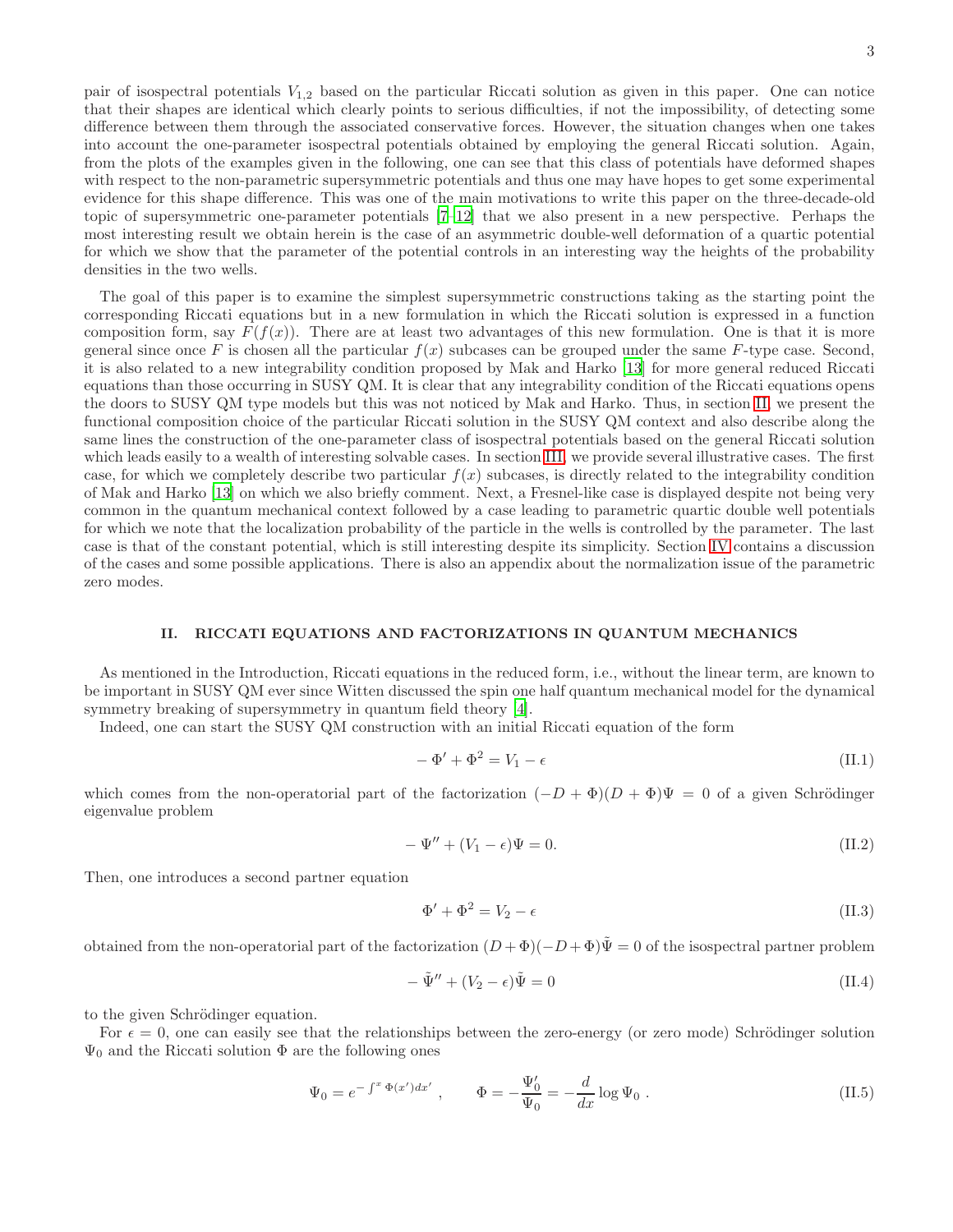The nodeless feature of  $\Psi_0$  ensures that the Riccati solution is regular which leads to a regular partner potential  $V_2$ and wavefunctions  $\Psi$ . This is not the case if in the mappings [\(II.5\)](#page-2-1) one uses any of the excited states of the discrete spectrum or an eigenfunctions of the continuous spectrum of the initial Schrödinger equation.

Suppose now that we revert the scheme and start by giving a particular solution of the isospectral problem in the form

$$
\Phi_p(x) = F(f(x)) \tag{II.6}
$$

Then, the potential  $V_2$  is given by

$$
F'f' + F^2 = V_2 - \epsilon \tag{II.7}
$$

and one can use it to find the one-parameter family of potentials generated by using the general solution of [\(II.3\)](#page-2-2)

<span id="page-3-3"></span>
$$
\Phi_g(x) = F(f(x)) + \frac{1}{u(x)}.
$$
\n(II.8)

Substituting this Ansatz for  $\Phi_g$  in [\(II.3\)](#page-2-2), one gets

$$
F'f' - \frac{u'}{u^2} + F^2 + 2\frac{F}{u} + \frac{1}{u^2} = V_2 - \epsilon ,
$$
\n(II.9)

which leads to

$$
-u' + 2F(f)u + 1 = 0.
$$
\n(II.10)

The solution of the latter equation is

<span id="page-3-4"></span>
$$
u(x) = \frac{\gamma + \int_0^x \mu(x')dx'}{\mu(x)} , \qquad (II.11)
$$

where  $\mu$  is the integrating factor given by

<span id="page-3-2"></span>
$$
\mu(x) = e^{-2 \int_0^x F(f(x')) dx'} \equiv \Psi_0^2(x) . \tag{II.12}
$$

Thus,

<span id="page-3-1"></span>
$$
\Phi_g(x) = F(f(x)) + \frac{\mu(x)}{\gamma + \int_0^x \mu(x')dx'}.
$$
\n(II.13)

By subtracting  $(II.3)$  from  $(II.1)$  we obtain

$$
V_{1\gamma} = V_2 - 2\Phi_g',\tag{II.14}
$$

which yields

<span id="page-3-0"></span>
$$
V_{1\gamma}(x) = V_1(x) - 2\frac{d^2}{dx^2} \ln \left| \gamma + \int_0^x \mu(x') dx' \right| \,. \tag{II.15}
$$

Equation [\(II.15\)](#page-3-0) defines a one-parameter family of potentials in which  $V_1$  is included when  $\gamma \to \infty$ , each member of the family having the same SUSY partner potential  $V_2$ .

Since the Schrödinger equation corresponding to the potential  $V_{1\gamma}(x)$  can be transformed into the Riccati equation for  $\Phi_g$  by using the transformation  $\Phi_g = -\frac{\Psi_{0\gamma}'}{\Psi_{0\gamma}}$ , then by means of [\(II.13\)](#page-3-1), [\(II.12\)](#page-3-2), and the first relationship in [\(II.5\)](#page-2-1) one can get the zero mode wavefunction for each member of this parametric family of potentials in the form

$$
\Psi_{0\gamma}(x) = \frac{\sqrt{\mu(x)}}{\gamma + \int_0^x \mu(x')dx'} \equiv \frac{\Psi_0(x)}{\gamma + \int_0^x \Psi_0^2(x')dx'}.
$$
\n(II.16)

The parameter  $\gamma$  defines a range of existence of the family of regular potentials  $V_{1\gamma}$  and eigenfunctions  $\Psi_{0\gamma}$  from an initial value  $\gamma_0$  up to a critical value  $\gamma_s$  for which both  $V_{1\gamma}$ , and  $\Psi_{0\gamma}$  are unbounded. Using [\(II.8\)](#page-3-3) and [\(II.11\)](#page-3-4) then

$$
\gamma_0 = \frac{1}{\Phi_g(0) - F(f(0))}.
$$
\n(II.17)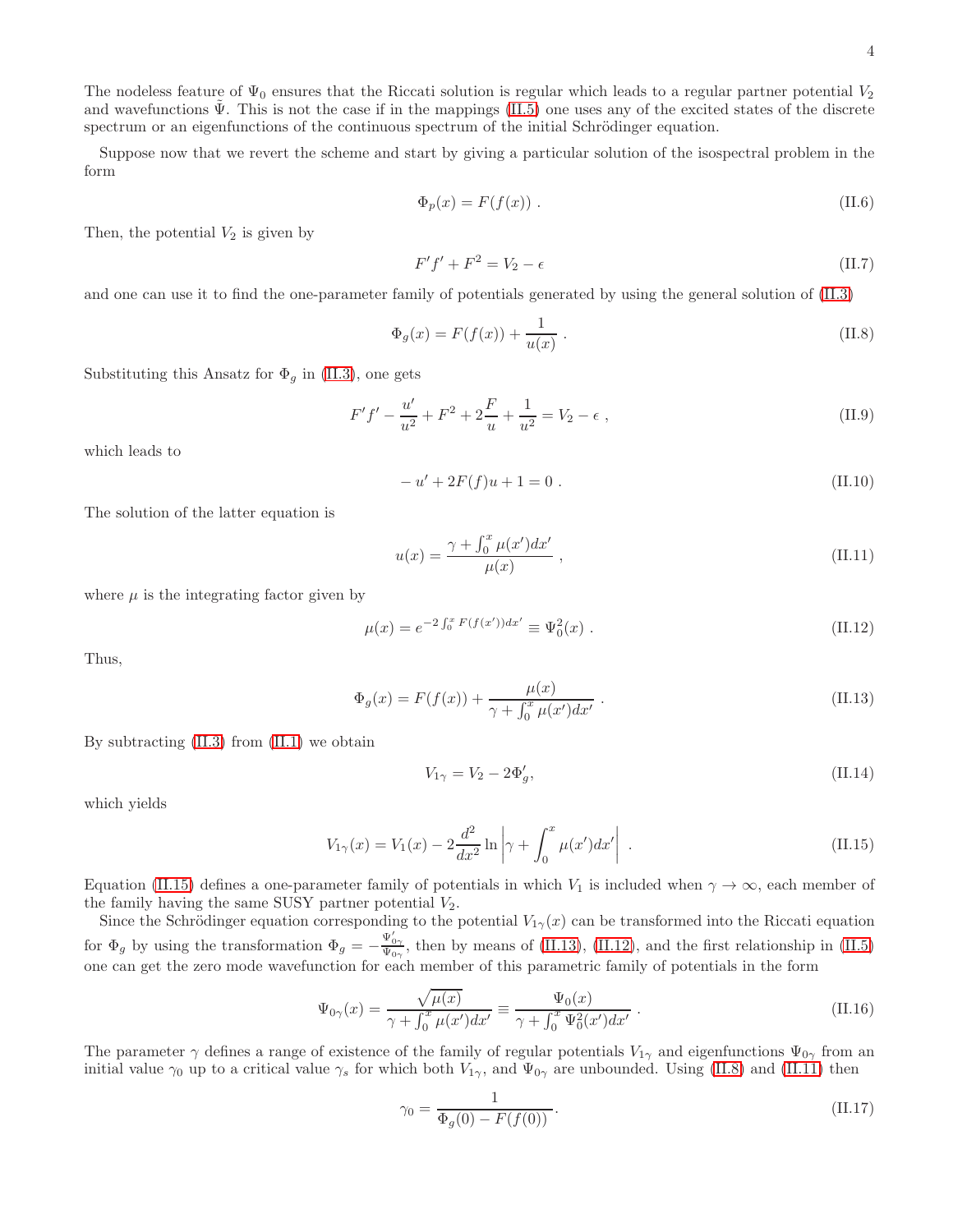Let us denote  $\gamma(x) = \int_0^x \mu(x')dx'$ . Then, on the half line  $(0, \infty)$ , the potentials and eigenfunctions are unbounded at

<span id="page-4-2"></span>
$$
\gamma_{s+} = -\gamma(x) \tag{II.18}
$$

On the other hand, for the negative half axis  $(-\infty, 0)$ , the unboundedness is reached at

$$
\gamma_{s-} = \int_{-x}^{0} \mu(-x')dx' = -\gamma(-x). \tag{II.19}
$$

Moreover, when the integrating factor is an even function, for the negative half-axis  $(-\infty, 0)$ , the unboundedness is reached at

$$
\gamma_{s-,e} = \int_0^x \mu(x')dx' \equiv \gamma(x) . \tag{II.20}
$$

Thus, to avoid singularities in the even case, one should always choose  $|\gamma| > |\gamma_s|$ . A well-known example of an even integrating factor is Mielnik's parametric harmonic oscillator [\[7\]](#page-9-5). The complete discussion of how the regions of regular and singular cases are obtained in the γ-parameter space can be done graphically and is deferred to section [IV.](#page-7-0) Besides, for normalized zero modes, one should not take  $\gamma$  in the interval [−1, 0], see the Appendix.

Equation [\(II.15\)](#page-3-0) is a generalization from the compositional point of view of the formula for one-parameter isospectral potentials in SUSY QM as introduced by Mielnik [\[7](#page-9-5)] in the particular case of the quantum harmonic oscillator. For the interpretation of the parametric potentials [\(II.15\)](#page-3-0) as the result of a sequence of two Darboux transformations, the reader is directed to the book chapter by Rosu [\[14](#page-9-8)].

#### <span id="page-4-0"></span>III. EXAMPLES

1.  $F(x) = \sqrt{x}$ ;  $f(x) = a_n x^n + a_0, a_n \neq 0$ .

The square root type of particular Riccati solution has been recently proposed by Mak and Harko [\[13\]](#page-9-7) in the disguised form of an integrability condition for Riccati equations of the form:

<span id="page-4-1"></span>
$$
y' = a(x) + c(x)y^{2} . \t(III.1)
$$

Their integrability condition states that if the coefficients  $a(x)$  and  $c(x)$  satisfy the condition

$$
\pm \frac{d}{dx} \left( \sqrt{f(x)/c(x)} \right) = a(x) + f(x) , \qquad (III.2)
$$

where  $f(x)$  is an arbitrary function, then the general solution of the reduced Riccati equation [\(III.1\)](#page-4-1) can be obtained by quadratures. However, for the standard quantum mechanics,  $a(x) = -(V_{1,2}(x) - \epsilon)$  and  $c(x) = 1$ and then their integrability condition simply states that it is possible to get the general Riccati solution when the particular solution is given in the form  $F = \sqrt{f}$  as described in the previous section. For the power-law  $f(x)$  (sub)case, we get

$$
V_{2,1}(x) = a_n x^n + a_0 \pm \frac{na_n x^{n-1}}{2\sqrt{a_n x^n + a_0}} ,
$$
\n(III.3)

$$
\mu(x) = e^{-\frac{2x\sqrt{a_n x^n + a_0}(2 + n_2 F_1(1, \frac{1}{2} + \frac{1}{n}, 1 + \frac{1}{n}; -\frac{a_n x^n}{a_0})}{2 + n}},
$$
\n(III.4)

$$
V_{1\gamma}(x) = a_n x^n + a_0 - \frac{na_n x^{n-1}}{2\sqrt{a_n x^n + a_0}} + \frac{4e^{-\frac{2x\sqrt{a_n x^n + a_0}(2 + n_2 F_1(1, \frac{1}{2} + \frac{1}{n}, 1 + \frac{1}{n}; -\frac{a_n x^n}{a_0}))}{2 + n}\sqrt{a_n x^n + a_0}}{\gamma + \int_0^x e^{-\frac{2x'\sqrt{a_n x'^n + a_0}(2 + n_2 F_1(1, \frac{1}{2} + \frac{1}{n}, 1 + \frac{1}{n}; -\frac{a_n x^n}{a_0}))}{2 + n}} dx'}
$$

$$
+\frac{2e^{-\frac{4x\sqrt{a_n x^n+a_0}(2+n_2 F_1(1,\frac{1}{2}+\frac{1}{n},1+\frac{1}{n};-\frac{a_n x^n}{a_0}))}}{2+n}}{\left(\gamma+\int_0^x e^{-\frac{2x'\sqrt{a_n x'^n+a_0}(2+n_2 F_1(1,\frac{1}{2}+\frac{1}{n},1+\frac{1}{n};-\frac{a_n x'^n}{a_0}))}{2+n}}dx'\right)^2},\tag{III.5}
$$

$$
\Psi_{0\gamma}(x) = \frac{e^{-\frac{2x'\sqrt{a_n x'^n + a_0}(2 + n_2 F_1(1, \frac{1}{2} + \frac{1}{n}, 1 + \frac{1}{n}; -\frac{a_n x'^n}{a_0}))}}{\gamma + \int_0^x e^{-\frac{2x'\sqrt{a_n x'^n + a_0}(2 + n_2 F_1(1, \frac{1}{2} + \frac{1}{n}, 1 + \frac{1}{n}; -\frac{a_n x'^n}{a_0}))}{dx'}} dx'}
$$
\n(III.6)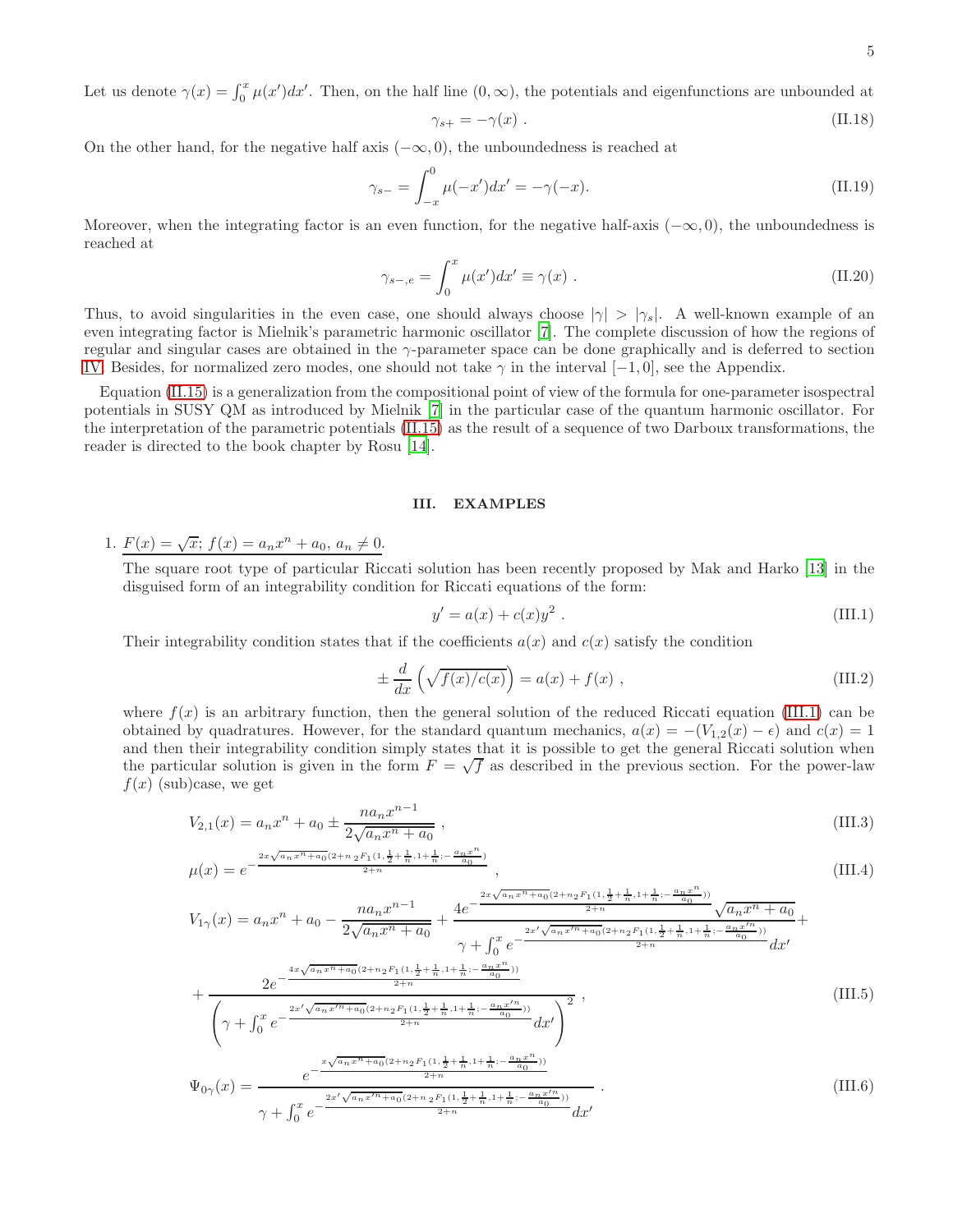Unfortunately, because of the occurrence of the hypergeometric function  $_2F_1$  in the exponent, the integrals can be performed analytically only in particular cases. We will discuss the reduction to the inverse hyperbolic function, and the error function.

(a) Subcase:  $n = 2$ ,  $a_2 = 1$ ,  $a_0 = 1$ . In this particular subcase, one gets the following expressions:

$$
V_{2,1}(x) = x^2 + 1 \pm \frac{x}{\sqrt{x^2 + 1}},
$$
\n(III.7)\n
$$
e^{-x\sqrt{x^2 + 1}}
$$

$$
\mu = \frac{e^{-x\sqrt{x^2 + 1}}}{x + \sqrt{x^2 + 1}} \,,\tag{III.8}
$$

$$
V_{1\gamma}(x) = x^2 + 1 - \frac{x}{\sqrt{x^2 + 1}} + \frac{4\sqrt{x^2 + 1}e^{-x\sqrt{x^2 + 1}}}{(x + \sqrt{x^2 + 1})(\gamma + \int_0^x \frac{e^{-x\sqrt{x^2 + 1}}}{x' + \sqrt{x^2 + 1}}dx')} + \frac{2e^{-2x\sqrt{x^2 + 1}}}{\left((x + \sqrt{x^2 + 1})(\gamma + \int_0^x \frac{e^{-x\sqrt{x^2 + 1}}}{(x' + \sqrt{x^2 + 1})}dx'\right)^2}
$$
(III.9)

$$
\Psi_{0\gamma}(x) = \frac{e^{-\frac{1}{2}x\sqrt{x^2+1}}}{\sqrt{x+\sqrt{x^2+1}}\left(\gamma + \int_0^x \frac{e^{-x'\sqrt{x^2+1}}}{x'+\sqrt{x^2+1}}dx'\right)}.
$$
\n(III.10)

Their plots are presented in Fig. [\(1\)](#page-10-0). The critical  $\gamma_s$  is given by

$$
\gamma_s = -\int_0^\infty \frac{e^{-x'\sqrt{x'^2+1}}}{x' + \sqrt{x'^2+1}} dx' \approx -0.44779 \ . \tag{III.11}
$$

For this case, we use  $\gamma(x; -1) = \int_{-1}^{x} \mu(x') dx'$  for a sufficiently big x as the equivalent of  $\gamma_s$  and conclude expansional concludes graphically that regular potentials and zero modes occur for  $\gamma < -0.44779$ . If one requires normalized zero modes then one should take  $\gamma < -1$ .

(b) Subcase:  $n = 2$ ,  $a_2 = 1$ ,  $a_0 = 0$ . One can easily check that this is the well-known case of the quantum harmonic oscillator introduced by Mielnik [\[7\]](#page-9-5). Indeed, we have

$$
V_{2,1}(x) = x^2 \pm 1 \tag{III.12}
$$

$$
\mu(x) = e^{-x^2},\tag{III.13}
$$

$$
V_{1\gamma}(x) = x^2 - 1 + \frac{4xe^{-x^2}}{\gamma + \frac{\sqrt{\pi}}{2}\text{erf}(x)} + \frac{2e^{-2x^2}}{(\gamma + \frac{\sqrt{\pi}}{2}\text{erf}(x))^{2}},
$$
\n(III.14)

$$
\Psi_{0\gamma}(x) = \frac{e^{-\frac{x^2}{2}}}{\gamma + \frac{\sqrt{\pi}}{2}\text{erf}(x)},
$$
\n(III.15)

where erf is the error function,  $\mathrm{erf}(x) = \frac{2}{\sqrt{\pi}} \int_0^x e^{-t^2} dt$ . Plots for this subcase are presented in Fig. [\(2\)](#page-11-0). The critical parameter is that obtained by Mielnik [\[7](#page-9-5)]

<span id="page-5-0"></span>
$$
|\gamma_s| = \int_0^\infty e^{-x'^2} dx' = \frac{\sqrt{\pi}}{2} \approx 0.886227. \tag{III.16}
$$

The latter condition for regularity can be obtained graphically from the second plot in Fig. [\(2\)](#page-11-0). However, if normalized zero modes are required the valid range is  $\gamma \in (-\infty, -1) \cup (0.886227, \infty)$ .

2. 
$$
F(x) = \sin x
$$
;  $f(x) = x^2$ .

,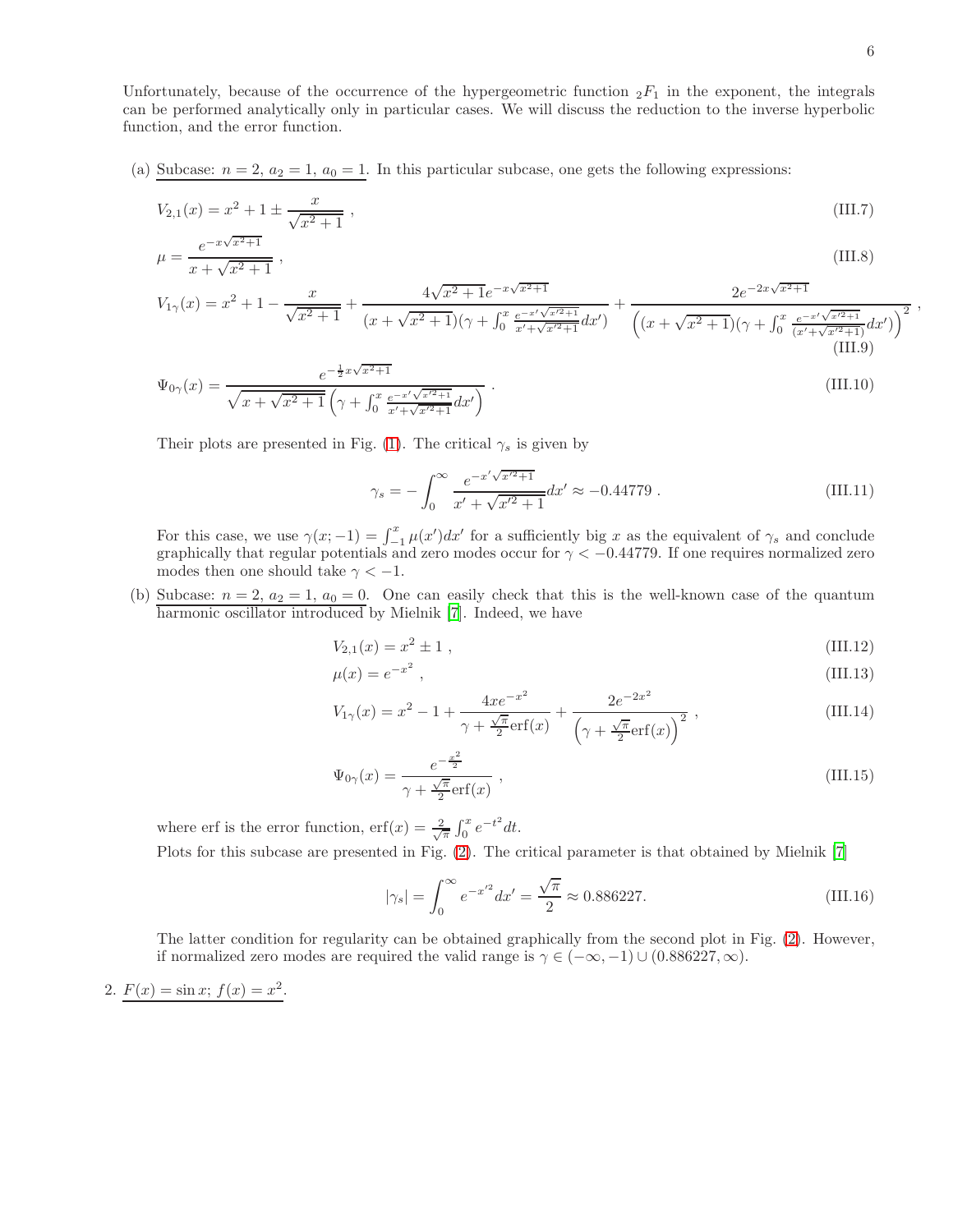For this periodic Riccati case the main quantities are the following:

$$
V_{2,1}(x) = \sin^2(x^2) \pm 2x \cos(x^2) \tag{III.17}
$$

$$
\mu(x) = e^{-\sqrt{2\pi}S\left(\sqrt{\frac{2}{\pi}}x\right)}\,,\tag{III.18}
$$

$$
V_{1\gamma}(x) = \sin^2(x^2) - 2x\cos(x^2) + \frac{4e^{-\sqrt{2\pi}S\left(\sqrt{\frac{2}{\pi}}x\right)}\sin(x^2)}{\gamma + \int_0^x e^{-\sqrt{2\pi}S\left(\sqrt{\frac{2}{\pi}}x'\right)}dx'} + \frac{2e^{-2\sqrt{2\pi}S\left(\sqrt{\frac{2}{\pi}}x\right)}}{\left(\gamma + \int_0^x e^{-\sqrt{2\pi}S\left(\sqrt{\frac{2}{\pi}}x'\right)}dx'\right)^2},
$$
(III.19)

$$
\Psi_{0\gamma}(x) = \frac{e^{-\sqrt{\frac{\pi}{2}}S\left(\sqrt{\frac{2}{\pi}}x\right)}}{\gamma + \int_0^x e^{-\sqrt{2\pi}S\left(\sqrt{\frac{2}{\pi}}x'\right)}dx'}.
$$
\n(III.20)

In these equations, the S function is the Fresnel sine integral  $S(x) = \int_0^x \sin \frac{\pi x'^2}{2} dx'$ . The plots corresponding to this periodic case are displayed in Fig. [\(3\)](#page-12-0). Due to the oscillatory properties of the Fresnel integral, for  $x \leq 0 \rightarrow S(x) \leq 0$ 

$$
\int_0^\infty e^{-\sqrt{2\pi}S\left(\sqrt{\frac{2}{\pi}}x'\right)}dx' = \int_0^\infty e^{-2S(x')}\,dx' \tag{III.21}
$$

is divergent since  $e^{-2S(x)} \geq 1$ . On the other hand, when  $x > 0$ ,  $S(x)$  has an upper bound M, such that for  $0 \leq S(x) \leq M < 1$ , then  $0 \lt L = e^{-2M} \leq e^{-2S(x)} < 1$ , so  $\int_0^\infty e^{-2S(x')} dx'$  is still divergent. Here,  $L \approx 0.167016$ .

3.  $F(x) = x^2 - 1$ ;  $f(x) = x - 1$ .

This is a case in which the supersymmetric partner potentials are quartic anharmonic potentials and the oneparameter family of isospectral potentials are asymmetric double well potentials. The basic quantities for this case are the following:

$$
V_{2,1}(x) = x^4 - 4x^3 + 4x^2 \pm 2x \mp 2 = [x(x-2)]^2 \pm 2x \mp 2,
$$
\n(III.22)

$$
\mu(x) = e^{-\frac{2}{3}x^2(x-3)} \,,\tag{III.23}
$$

$$
V_{1\gamma}(x) = [x(x-2)]^2 - 2x + 2 + \frac{4e^{-\frac{2}{3}x^2(x-3)}(x^2 - 2x)}{\gamma + \int_0^x e^{-\frac{2}{3}x^2(x-3)}dx'} + \frac{2e^{-\frac{4}{3}x^2(x-3)}}{\left(\gamma + \int_0^x e^{-\frac{2}{3}x^2(x'-3)}dx'\right)^2},
$$
(III.24)

$$
\Psi_{0\gamma}(x) = \frac{e^{-\frac{x^2}{3}(x-3)}}{\gamma + \int_0^x e^{-\frac{2}{3}x'^2(x'-3)} dx'}.
$$
\n(III.25)

Plots of all these functions confirming the theoretical construction are presented in Fig. [\(4\)](#page-13-0). The value of  $\gamma_s$  is given by

$$
\gamma_s = -\frac{\pi}{3} 2^{\frac{2}{3}} e^{\frac{4}{3}} \text{Bi}(2^{\frac{2}{3}}) - {}_2F_2\left(\frac{1}{2}, 1; \frac{2}{3}, \frac{4}{3}; \frac{8}{3}\right) \approx -19.3694 ,\qquad (III.26)
$$

where  $\text{Bi}(x)$  is the Airy function of the second kind and  $_2F_2$  is a hypergeometric series with the first two Pochhammer symbols in the numerator and the last two in the denominator.

4.  $F(x) = c$ .

This is the simplest possible case and corresponds to the constant potential. We have included it here because we want to draw attention on some interesting similarities with the case  $1(a)$ , see below. The main quantities are the following:

$$
V_{2,1}(x) = c^2 \t\t(III.27)
$$

$$
\mu(x) = e^{-2cx} \tag{III.28}
$$

$$
V_{1\gamma}(x) = c^2 + \frac{4c}{\gamma e^{2cx} - \frac{1}{2c}} + \frac{2}{(\gamma e^{2cx} - \frac{1}{2c})^2},
$$
\n(III.29)

$$
\Psi_{0\gamma}(x) = \frac{e^{-cx}}{\gamma - \frac{1}{2c}e^{-2cx}}.
$$
\n(III.30)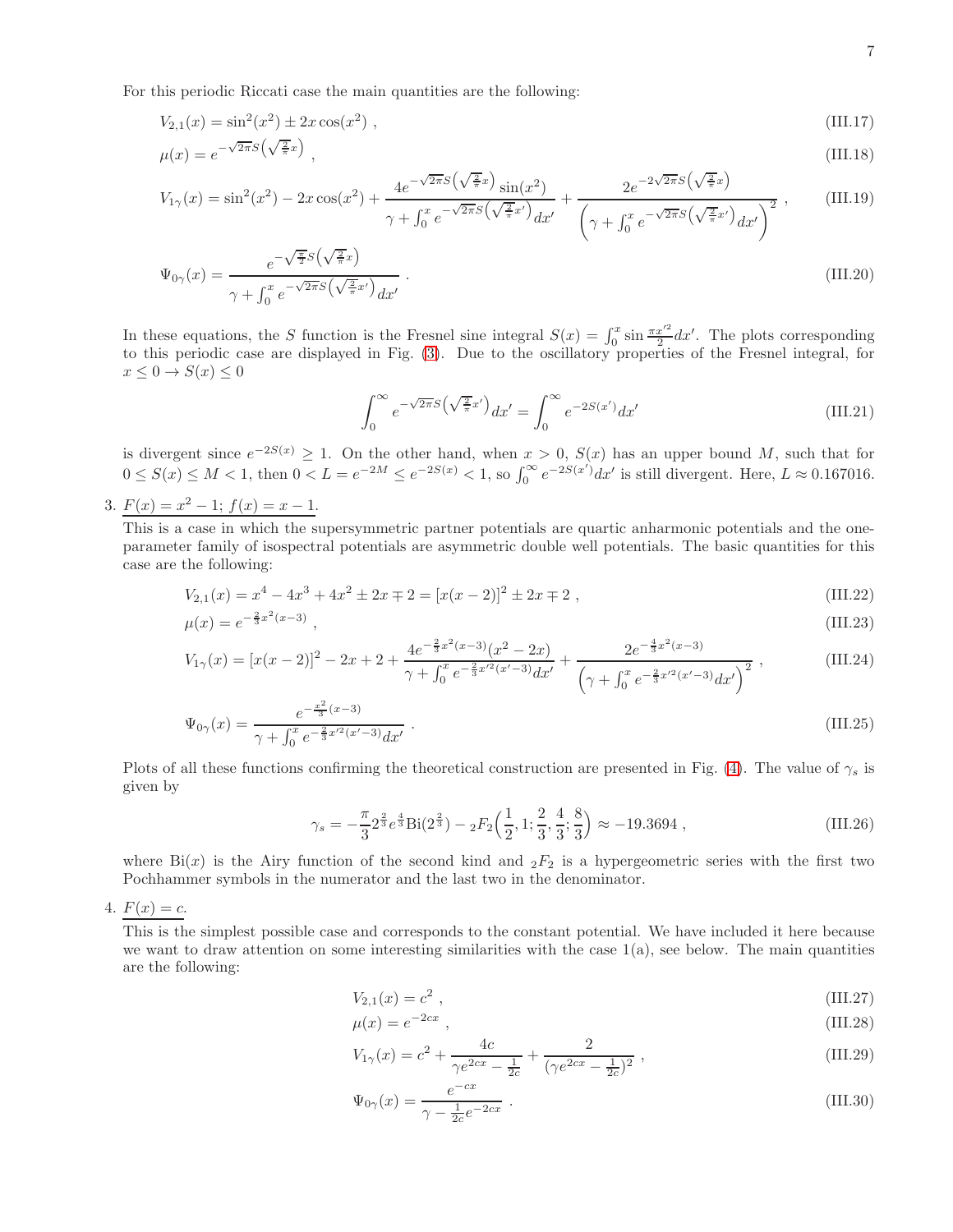The plots of these functions for  $c = 1$  are displayed in Fig. [\(5\)](#page-14-0). The critical  $\gamma_s$  is

$$
\gamma_s = -\frac{1}{2c} \ . \tag{III.31}
$$

For strictly positive c, one should have  $\gamma < -\frac{1}{2c}$  to avoid singularities, which again can be easily seen graphically. If  $c = 0$ , we have the trivial case given by  $V_{2,1}(x) = 0, \mu(x) = 1, V_{1\gamma}(x) = 0, \Psi_{0\gamma}(x) = 0.$ 

## <span id="page-7-0"></span>IV. DISCUSSION AND POSSIBLE APPLICATIONS

The plots of this work allow us to shed light on a number of important features which went unnoticed in any of the previous works dealing with the one-parameter families of isospectral potentials. The first important aspect is that the shape of the integrating factor  $\mu(x)$  is very important for the departure of the ground state solutions from the typical one corresponding to the particular Riccati solution. In addition, the plot of the integral of  $\mu(x)$  up to an arbitrary taken x, which we denoted by  $\gamma(x)$ , is important for separating the regular and singular regions of parametric potentials and zero modes as well. Graphically, if we start from any point on the plot of  $\gamma(x)$  and draw a horizontal line then the value of the intersection of that line with the ordinate axis will provide the value of the  $\gamma$  parameter at which a singularity will occur. Thus, it is only when  $\gamma(x)$  presents horizontal asymptotes that there is a possibility for a regular region of the parametric potentials and zero modes. For example, in the first case of asymmetric quadratic potentials,  $\gamma(x)$  has an asymptote parallel to the positive half-line. That means that  $\gamma(x)$  is practically constant for any  $x \ge 1$ . Horizontal asymptotes are important because one can take the values of  $\gamma(\pm\infty)$  as x-independent quantities corresponding to  $\gamma_s$  in equation [\(II.18\)](#page-4-2). In the subcase of the harmonic oscillator,  $\gamma(x)$  has two horizontal asymptotes along the two semi-axes and they are the borders for the singular region between them. For the plot of  $\gamma(x)$  in the Fresnel-like case, no asymptotes show up and therefore we get only singular potentials and zero modes. For example, one can see on the plot of  $\gamma(x)$  for this case that  $\gamma(5) \approx -2$ . Thus, for  $\gamma = -2$ , the singularity occurs at  $x \sim 5$  and for bigger negative  $\gamma$ 's the singularities are displaced further to bigger values of x. Another interesting feature is that the last case of constant potential has an integrating factor very similar to the first case of asymmetric quadratic oscillator (and similar  $\gamma(x)$  thereof) and one can furthermore think of the constant potential as a degenerate asymmetric parabolic case of such a type with the parabolic wings flatten down to horizontal asymptotes. On the other hand, one cannot take the constant potential as a degenerate case of the symmetric parabolic case from the viewpoint of the present parametric isospectral construction because the shape of the integrating factor is of the switching type in the latter case being closer to the Fresnel-like case if one ignores the periodic wiggles.

We also notice that the positions of the maxima of the normalized squared eigenfunctions  $\overline{\Psi}^2_0$  $\tilde{O}_{\gamma}$  can be found from the condition  $\Phi_g = 0$ , i.e., from

$$
- F(x) = \frac{\mu(x)}{\gamma^* + \int_0^x \mu(x') dx'} , \qquad (IV.1)
$$

and solving for  $\gamma^*$  forces us to consider it as a function of x

<span id="page-7-1"></span>
$$
\gamma^*(x) = -\frac{\mu(x) + F(x) \int_0^x \mu(x') dx'}{F(x)}
$$
(IV.2)

because the rhs of [\(IV.2\)](#page-7-1) is a function of x. Then the abscissas of the intersections of the horizontal lines  $\gamma = const$ with  $\gamma^*(x)$  provide the positions of the peaks of  $\overline{\Psi}_0^2$  $\tilde{O}_{\gamma}$ . This is shown in Fig. [\(6\)](#page-15-0) for all the cases discussed in the paper.

In the third case, which introduces a one-parameter quartic double well potential of asymmetric type, we notice the very interesting fact that the parameter  $\gamma$  acts as a control parameter for the height of the probability density in the two wells of the parametric potential. Indeed, one can have a higher height of the probability density of the particle in the shallower well for the range of  $\gamma \in (\gamma_s, \gamma_c]$ , where  $\gamma_c$  is the value of  $\gamma$  for which the heights of the peaks of  $\overline{\Psi}^2_0$  $\frac{1}{0\gamma}$  in the two wells are equal. In our case, this happens for  $\gamma \in (-19.3694, -28.33]$ . This means that the particle localization can be manipulated through the parameter of the potential and can be even stronger in the smaller well than in the deeper one. This can lead to real applications once the physical and/or technological significance of the parameter  $\gamma$  is clearly established. At the present time, there are hints that  $\gamma$  may be related to the introduction of finite interval boundaries which lead to the modulation of the wavefunctions of the confined quantum system [\[15\]](#page-9-9).

All the supersymmetric one-parameter isospectral potentials discussed in this paper have the same spectrum as the corresponding partner potentials  $V_1$ , which are given by  $x^2 + 1 - \frac{x}{\sqrt{x^2+1}}$ ,  $x^2 - 1$ ,  $\sin^2 x^2 - 2x \cos x^2$ ,  $[x(x-2)]^2 - 2x + 2$ ,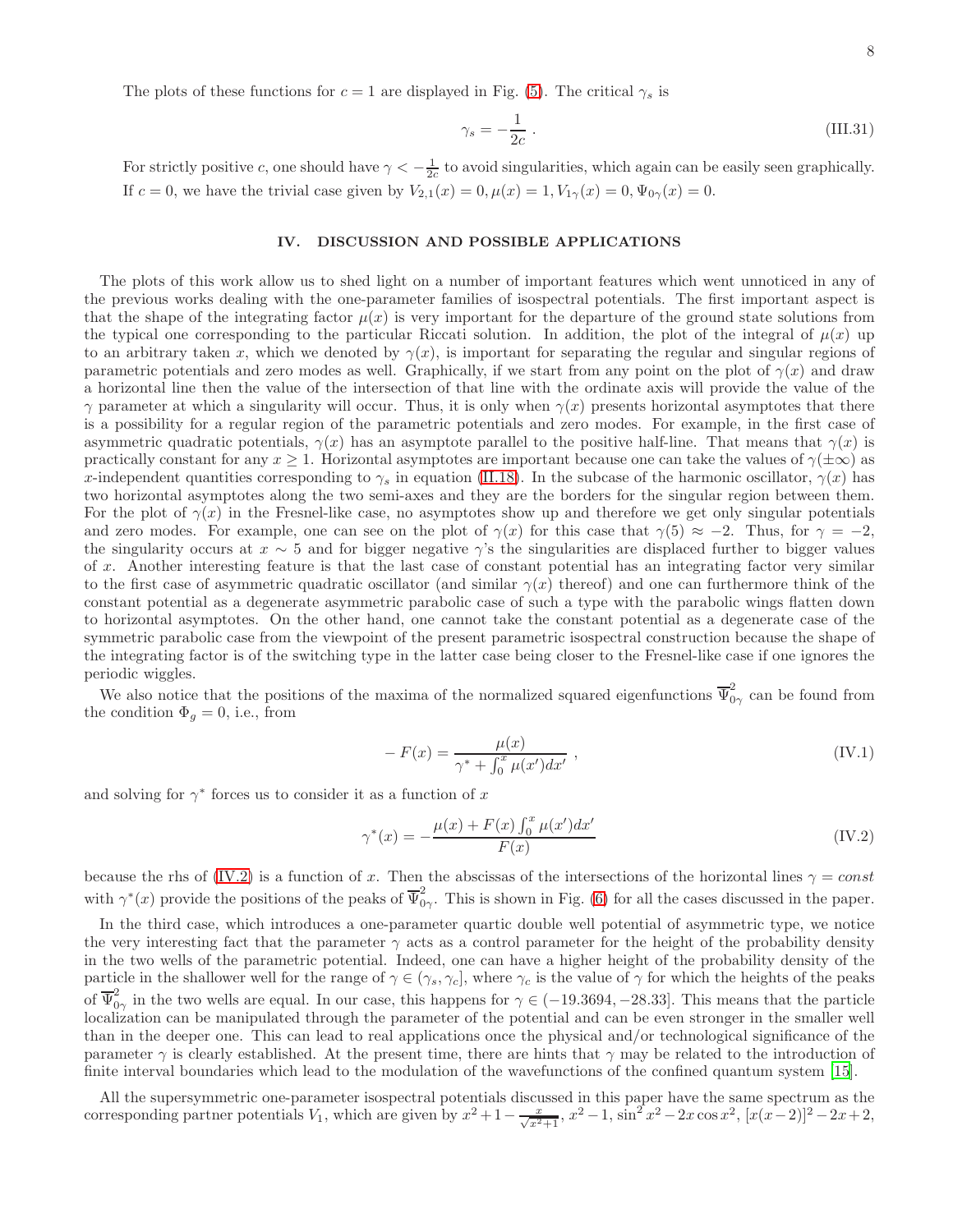and  $c^2$ , respectively. Unfortunately, for the reader interested in the spectral problem, we have to say that this is not an easy task except for the harmonic oscillator and the constant potentials (the second and the last cases in the list). The first potential is 'harmonic-oscillator'-like with an additional non-harmonic contribution of the form  $-\frac{x}{\sqrt{x^2+1}}$ . Because of the latter term, the most direct way to find the spectrum is by numerical methods. The Fresnel-like case looks as a sort of pseudo-periodic eigenvalue problems, which is hard to believe that can be analytical because even for pure periodic eigenvalue problems the Hill discriminant method is actually a numerical method [\[16\]](#page-9-10). For the case of the quartic anharmonic potential only numerical methods are available. The last case of constant potential has a continuous spectrum and no discrete spectrum at all. However, from the continuous spectrum we used the zero mode solution corresponding to the integrating factor, which for the one-parameter isospectral potential turns into a normalized ground-state. If one uses other eigenstates from the continuous spectrum then what one can get are bound states in the continuum (also known as BICs) [\[17\]](#page-9-11). Strictly speaking, the supersymmetric constructions based on the excited states lead only to singular potentials and wavefunctions because of the nodes of the wavefunctions. In recent years, however there have been found modified procedures based on excited states in which the singularities can be avoided [\[18](#page-9-12)[–20\]](#page-9-13).

In conclusion, we presented here a detailed discussion of a function composition generalization of the well-known Mielnik construction of the one-parameter class of isospectral potentials based on zero mode solutions. Several interesting examples have been given to illustrate the procedure and the Mielnik parametric harmonic oscillator was included as a particular case. The applications could be similar to those already discussed in the literature for such types of potentials obtained from the non-composite functional form, i.e., to bound states in the continuum in quantum physics [\[17,](#page-9-11) [21\]](#page-9-14), in photonic crystals [\[22\]](#page-9-15) and graded-index waveguides [\[23](#page-9-16)], as well as to generate soliton profiles [\[24\]](#page-9-17). We also recall here the biological applications of the harmonic oscillator isospectral potential to the simulation of the H-bond in DNA, [\[25\]](#page-9-18), and the applications to Peyrard's microscopic model of nonlinear DNA dynamics [\[26\]](#page-9-19) and travelling double-wells potentials in microtubules [\[27](#page-9-20)]. Besides, very recently, the supersymmetric one-parameter isospectral potentials have been used with very interesting goals in two important areas:

(i) In the context of optical solitons of the one-dimensional nonlinear Schrödinger equation, Yang [\[28\]](#page-9-21) used one-parameter isospectral potentials with complex parameter  $\gamma$  to study under what conditions soliton families parametrized by their propagation constants can bifurcate out from the linear guided modes which correspond to the discrete real eigenvalues of the corresponding linear Schrödinger spectral problem. In particular, he used the parametric harmonic oscillator zero mode [\(III.15\)](#page-5-0) to show that only when  $\gamma$  is real or purely imaginary, which means parity-time  $(PT)$  symmetric potentials, the bifurcation of solitons occurs.

(ii) Curtright and Zachos [\[29\]](#page-9-22) used the one-parameter isospectral construction in the momentum space for a case involving multi-valued (branched) Hamiltonians based on the Riccati particular solution  $F(p) = \sqrt{p}$ , which in the position representation may be considered as a subcase of our first example. Any isospectral Hamiltonian from the one-parameter family can be in this case the other branched Hamiltonian which although exists in the same Hilbert space as the non-parametric Hamiltonian connects with it only at  $p = \infty$ . This looks a very exotic application, but according to Shapere and Wilczek [\[30](#page-9-23)[–32\]](#page-9-24) 'many-worlds' systems with branched Hamiltonians are encountered in a broad class of theoretical models and an experimental setup with an ion ring in a cylindrical trap has been already proposed [\[33](#page-9-25)]. We have here another possible application of the function composition formulation of the Riccati solutions in the sense that it can help in classifying the various types of supersymmetric branched Hamiltonians.

#### Appendix. The normalization constant of the parametric zero modes

Except for the Fresnel oscillatory case, all the other parametric families of potentials presented in this work support bound (localized) zero modes for which not only the regularity of the potentials is important but also to endow them with the normalization constant. For completeness, we present this issue in this Appendix.

We can always write a one-parameter zero mode, say  $u$ , in the form

$$
u(x) = \frac{u_0(x)}{\gamma + \int_l^x u_0^2(x')dx'} , \qquad (IV.3)
$$

where l, the lower limit of the integral, is naught for half-line problems and  $-\infty$  for full-line problems, while  $u_0$ , the original zero mode of the nonparametric potential, is assumed normalized, i.e.,  $\int_l^{\infty} u_0^2(x)dx = 1$ . To get u normalized, we need to write the normalization condition

<span id="page-8-0"></span>
$$
\int_{l}^{\infty} N^{2} \frac{u_0^2 dx}{(\gamma + \int_{l}^{x} u_0^2 (x') dx')^2} = 1
$$
 (IV.4)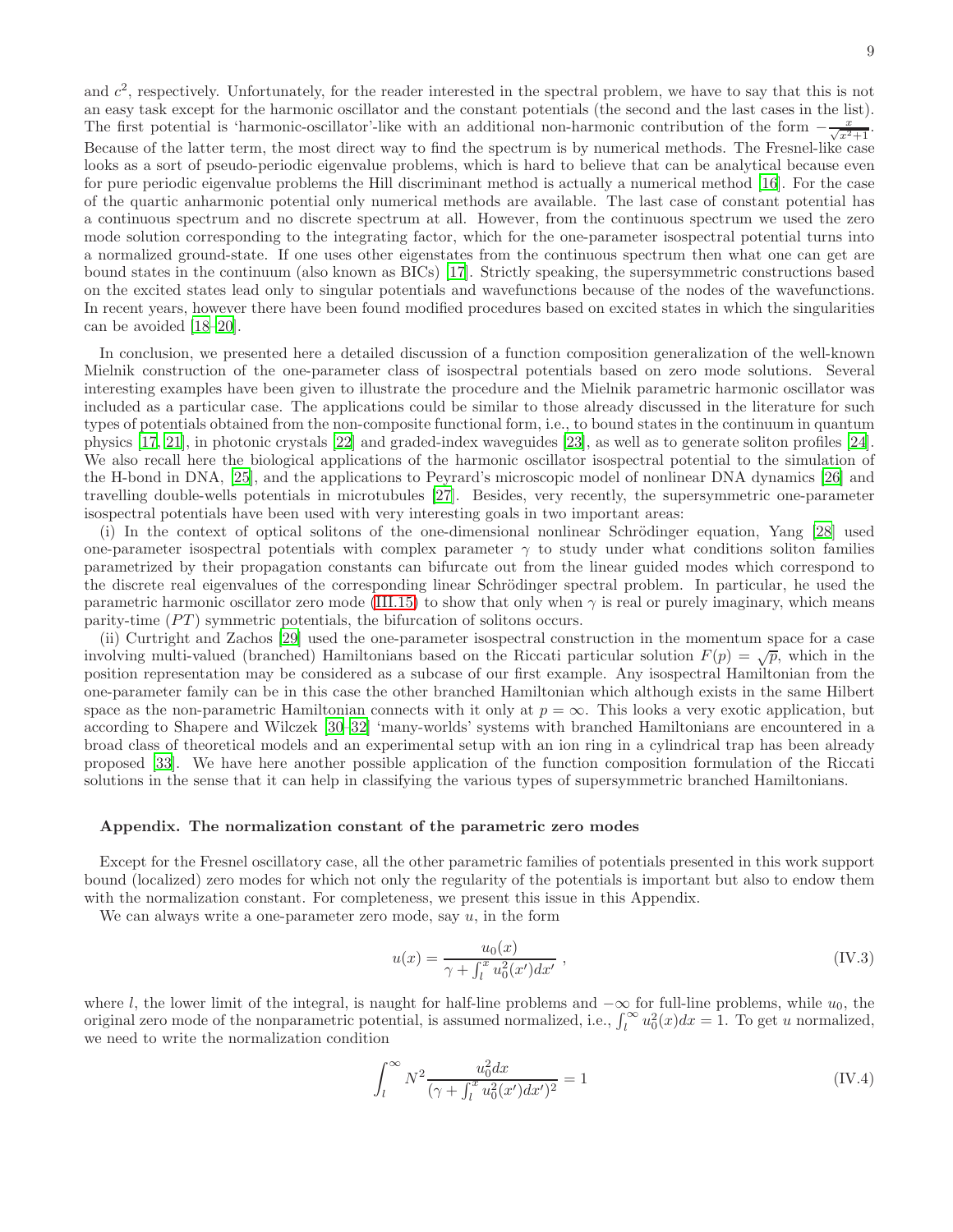and introduce further the change of variable  $X(x) = \int_l^x u_0^2(x')dx'$  which turns [\(IV.4\)](#page-8-0) into the form

$$
\int_0^1 N^2 \frac{dx}{(\gamma + x)^2} = 1 \tag{IV.5}
$$

The final result is  $N = \sqrt{\gamma(\gamma + 1)}$ . Thus,  $\gamma$  should not be in the interval [-1, 0] in quantum mechanical applications.

- <span id="page-9-0"></span>[1] L. Infeld, T.D. Hull, The factorization method, Rev. Mod. Phys. 23, 21-68 (1951).
- [2] B. Mielnik, O. Rosas-Ortiz, Factorization: little or great algorithm ?, J. Phys. A: Math. Gen. 37, 10007-10035 (2004).
- <span id="page-9-1"></span>[3] S.-H. Dong, Factorization Method in Quantum Mechanics, Springer, Dordrecht, The Netherlands, 2007.
- <span id="page-9-2"></span>[4] E. Witten, Dynamical breaking of supersymmetry, Nucl. Phys. B 185, 513-554 (1981).
- <span id="page-9-3"></span>[5] R. Haymaker, A.R.P. Rau, Supersymmetry in quantum mechanics, Am. J. Phys. 54, 928-936 (1986).
- <span id="page-9-4"></span>[6] R. Bijker, Supersymmetry in nuclear physics, J. Phys.: Conf. Series 237, 012005 (2010).
- <span id="page-9-5"></span>[7] B. Mielnik, Factorization method and new potentials with the oscillator spectrum, J. Math. Phys. 25, 3387-3389 (1984).
- [8] D.J. Fernández C., New Hydrogen-like potentials, Lett. Math. Phys. 8, 337-343 (1984).
- [9] M.M. Nieto, Relationship between supersymmetry and the inverse method in quantum mechanics, Phys. Lett. B 145, 208-2010 (1984).
- [10] B. Bagchi, Supersymmetry in Quantum and Classical Mechanics, sections 5.6 and 5.7, Chapman and Hall/CRC, Boca Raton, Fl., 2001.
- [11] F. Cooper, A. Khare, U. Sukhatme, Supersymmetry in Quantum Mechanics, sections 6.1 and 6.2, World Scientific, Singapore, 2001.
- <span id="page-9-6"></span>[12] D. Baye, J.-M. Sparenberg, A.M. Pupasov-Maksimov, B.F. Samsonov, Single- and coupled-channel inverse scattering with supersymmetric transformations, [arXiv:1401.0439.](http://arxiv.org/abs/1401.0439)
- <span id="page-9-7"></span>[13] M.K. Mak, T. Harko, New further integrability cases for the Riccati equation, Appl. Math. Comput. 219, 7465-7471 (2013). [arXiv:1301.5720.](http://arxiv.org/abs/1301.5720)
- <span id="page-9-8"></span>[14] H.C. Rosu, Short survey of Darboux transformations, in: Symmetries in Quantum Mechanics and Quantum Optics, A. Ballesteros et al. (Eds), Serv. de Publ. Univ. Burgos, Burgos 1999, pp. 301-315. [arXiv:quant-ph/9809056.](http://arxiv.org/abs/quant-ph/9809056)
- <span id="page-9-9"></span>[15] C. Monthus, G. Oshanin, A. Comtet, S.F. Burlatsky, Sample-size dependence of the ground-state energy in a 1D localization problem, Phys. Rev. E 54, 231-242 (1996).
- <span id="page-9-10"></span>[16] K.V. Khmelnytskaya, H.C. Rosu, Spectral parameter power series representation for Hill's discriminant, Ann. Phys. 325, 2512-2521 (2010).
- <span id="page-9-11"></span>[17] J. Pappademos, U. Sukhatme, A. Pagnamenta, Bound states in the continuum from supersymmetric quantum mechanics, Phys. Rev. A 48, 3525-3531 (1993).
- <span id="page-9-12"></span>[18] M.S. Berger, N.S. Ussembayev, Isospectral potentials from modified factorization, Phys. Rev. A 82, 022121 (2010).
- [19] D. Dutta, P. Roy, Generalized factorization and isospectral potentials, Phys. Rev. A 83, 054102 (2011).
- <span id="page-9-13"></span>[20] B. Midya, Nonsingular potentials from excited state factorization of a quantum system with position-dependent mass, J. Phys. A: Math. Theor. 44, 435306 (2012).
- <span id="page-9-14"></span>[21] J.S. Petrović, V. Milanović, Z. Ikonić, Bound states in continuum of complex potentials generated by supersymmetric quantum mechanics, Phys. Lett. A 300, 595-602 (2002).
- <span id="page-9-15"></span>[22] N. Prodanović, V. Milanović, J. Radovanović, Photonic crystals with bound states in the continuum and their realization by an advanced digital grading method, J. Phys. A: Math. Theor. 42, 415304 (2009).
- <span id="page-9-16"></span>[23] A. Goyal, R. Gupta, S. Loomba, C.N. Kumar, Riccati parametrized self-similar waves in tapered graded-index waveguides, Phys. Lett. A 376, 3454-3457 (2012).
- <span id="page-9-17"></span>[24] C.N. Kumar, Isospectral Hamiltonians: generation of the soliton profile, J. Phys. A: Math. Gen. 20, 5397-5401 (1987).
- <span id="page-9-18"></span>[25] E. Drigo-Filho, J.R. Ruggiero, H -bond simulation in DNA using a harmonic oscillator isospectral potential, Phys. Rev. E 56, 4486-4488 (1997).
- <span id="page-9-19"></span>[26] W. Alka, A. Goyal, C.N. Kumar, Nonlinear dynamics of DNA - Riccati generalized solitary wave solutions, Phys. Lett. A 375, 480-483 (2011).
- <span id="page-9-20"></span>[27] H.C. Rosu, J.M. Morán-Mirabal, O. Cornejo, One-parameter nonrelativistic supersymmetry for microtubules, Phys. Lett. A 310, 353-356 (2003).
- <span id="page-9-21"></span>[28] J. Yang, N ecessity of PT symmetry for soliton families in 1D complex potentials, Phys. Lett. A 378, 367-373 (2014). arXiv: 1310.4490.
- <span id="page-9-22"></span>[29] T.L. Curtright, C.K. Zachos, Branched Hamiltonians and supersymmetry, arXiv: 1311.6147v2.
- <span id="page-9-23"></span>[30] A. Shapere, F. Wilczek, Classical time crystals, Phys. Rev. Lett. 109, 160402 (2012).
- [31] F. Wilczek, Quantum time crystals, Phys. Rev. Lett. 109, 160401 (2012).
- <span id="page-9-24"></span>[32] A. Shapere, F. Wilczek, Branched quantization, Phys. Rev. Lett. 109, 200402 (2012).
- <span id="page-9-25"></span>[33] T. Li, Z-X. Gong, Z-Q. Yin, H. T. Quan, X. Yin, P. Zhang, L-M. Duan, X. Zhang, Space-time crystals of trapped ions, Phys. Rev. Lett. 109, 163001 (2012).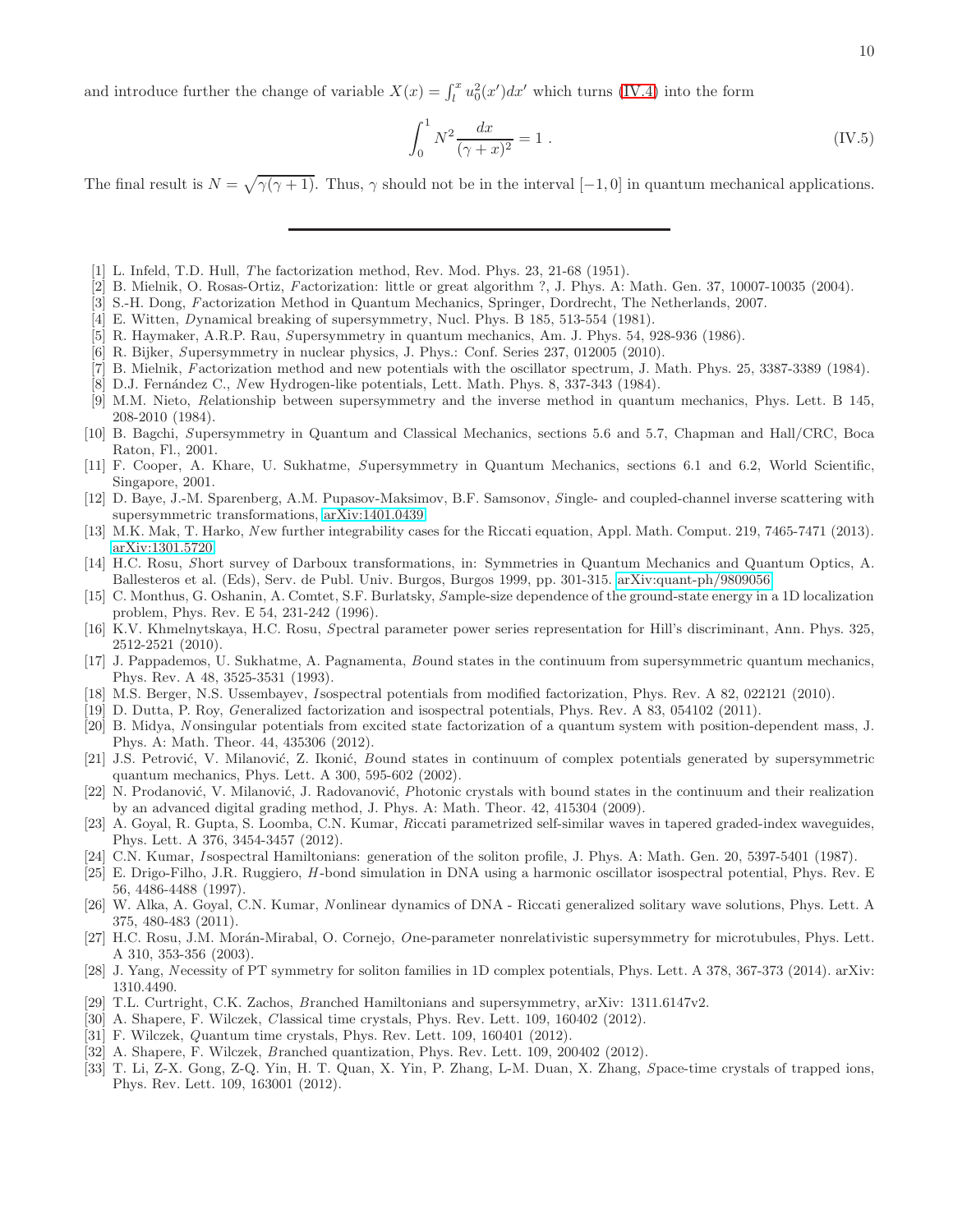

<span id="page-10-0"></span>FIG. 1: *(color online). Case 1, subcase (a): asymmetric quadratic partner potentials,*  $V_1$  *(blue) and*  $V_2$  *(red); integrating factor*  $e^{-x\sqrt{x^2+1}}$  $\frac{e^{-x\sqrt{x^2+1}}}{x+\sqrt{x^2+1}}$  *(blue)* and  $\gamma(x;-1)$  *(red);* one-parameter potentials,  $V_{1\gamma}$ , and normalized squared zero modes,  $\overline{\Psi}_{0\gamma}^2$ , for  $\gamma = -5, -4, -3$ *and*  $-2$ *; singular potentials and zero modes for*  $\gamma = \pm 0.3$ *, red and blue, respectively.*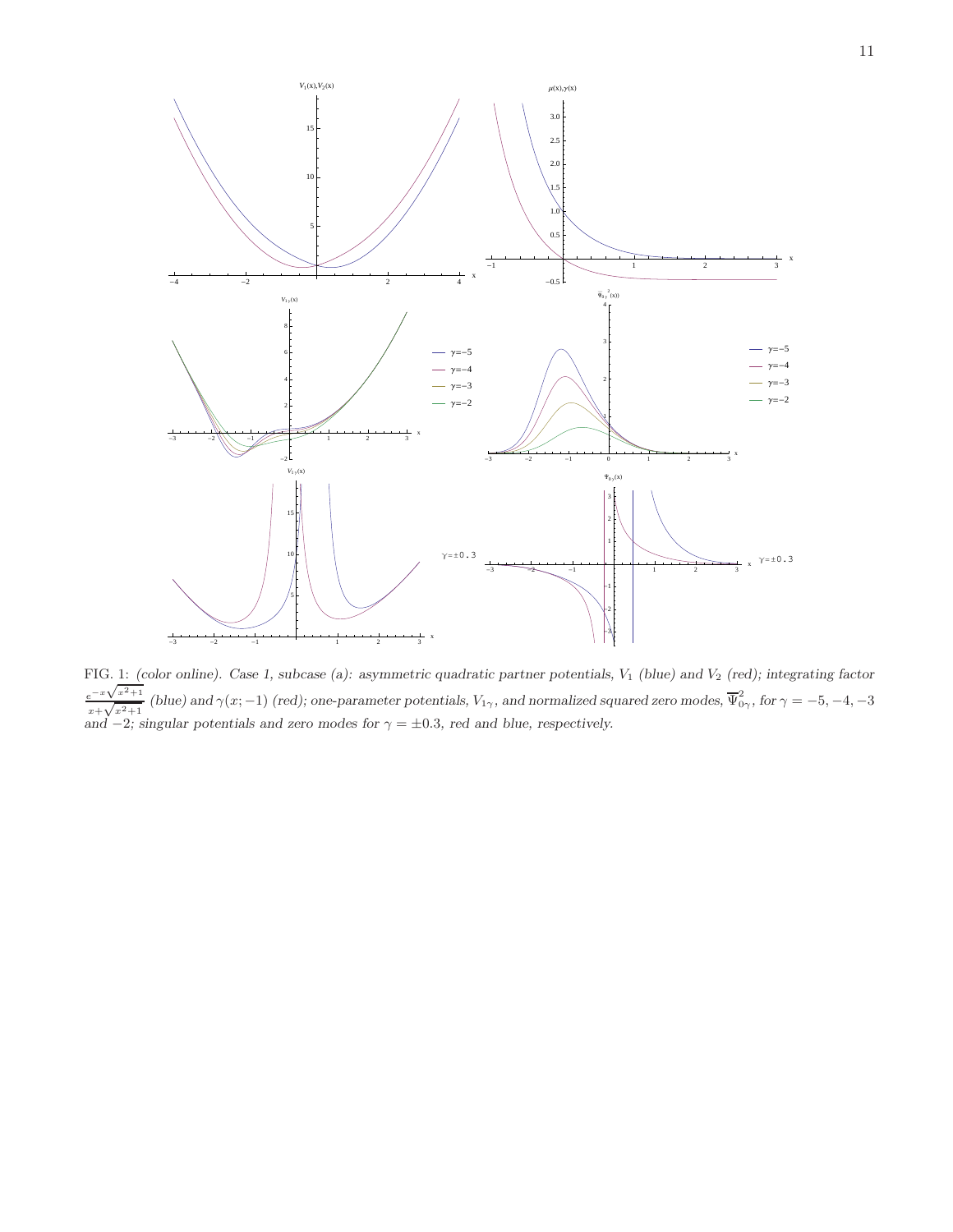

<span id="page-11-0"></span>FIG. 2: *(color online).* Case 1, subcase (b): symmetric quadratic, harmonic oscillator partner potentials, V<sub>1</sub> *(blue)* and V<sub>2</sub> *(red); integrating factor*  $e^{-x^2}$  *(blue)* and  $\gamma(x)$  *(red); one-parameter potentials,*  $V_{1\gamma}$ *, and normalized squared zero modes,*  $\overline{\Psi}_{0\gamma}^2$ *, for*  $\gamma = -4, -3, -2, 2, 3$  *and* 4*; singular potentials and zero modes for*  $\gamma = \pm 0.8$ *, red and blue, respectively.*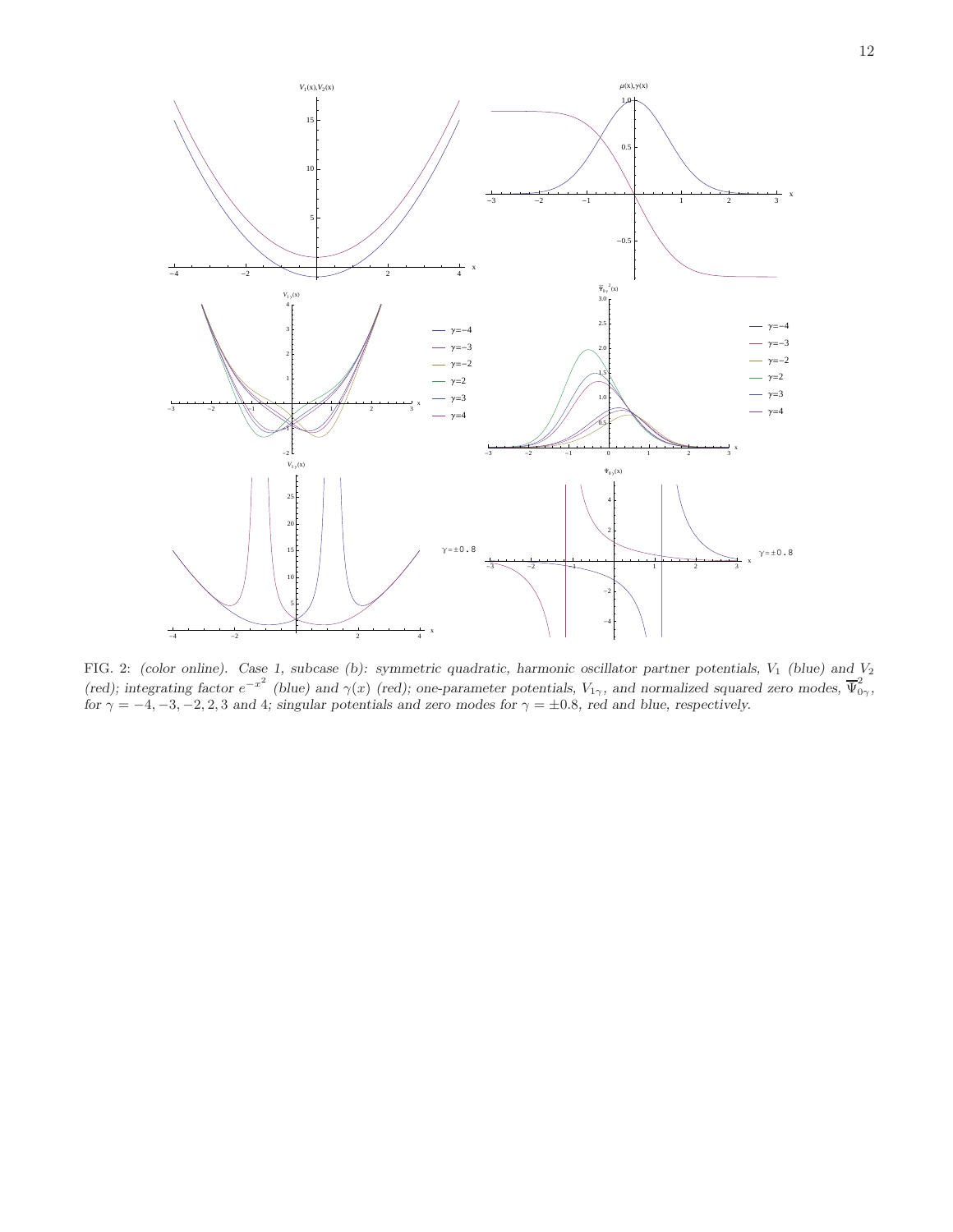

<span id="page-12-0"></span>FIG. 3: *(color online)*. The Fresnel-like case: The partner potentials,  $V_1$  *(blue)* and  $V_2$  *(red); integrating factor*  $e^{-\sqrt{2\pi}S(\sqrt{\frac{2}{\pi}}x)}$ *and its integral*  $\gamma(x)$ *, blue and red, respectively; one-parameter potentials,*  $V_{1\gamma}$ *, and zero modes,*  $\Psi_{0\gamma}$ *, for*  $\gamma = -5, -4, -3$  *and* −2*.*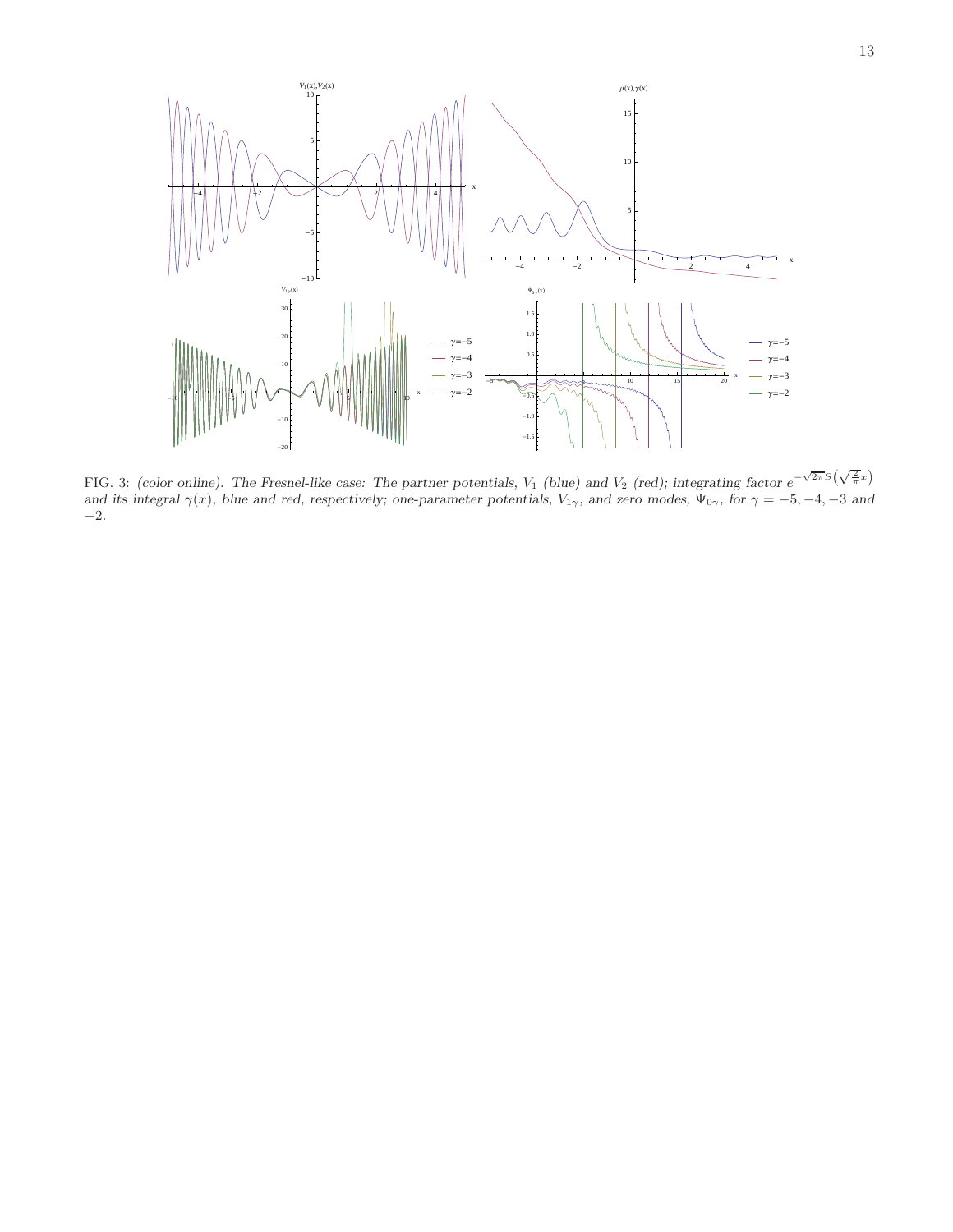

<span id="page-13-0"></span>FIG. 4: *(color online).* The partner asymmetric quartic potentials,  $V_1$  *(blue)* and  $V_2$  *(red); integrating factor*  $e^{-\frac{2}{3}x(x^2-3x)}$ *(blue)* and  $\gamma(x; -3)$  *(red); one-parameter potentials,*  $V_{1\gamma}$ *, and normalized ground state squared eigenfunctions,*  $\overline{\Psi}_{0\gamma}^2$ *, for*  $\gamma =$  $-49, -37, -28.33$  *and*  $-26$ *; unbounded potentials and eigenfunctions for*  $\gamma = \pm 8$ *.*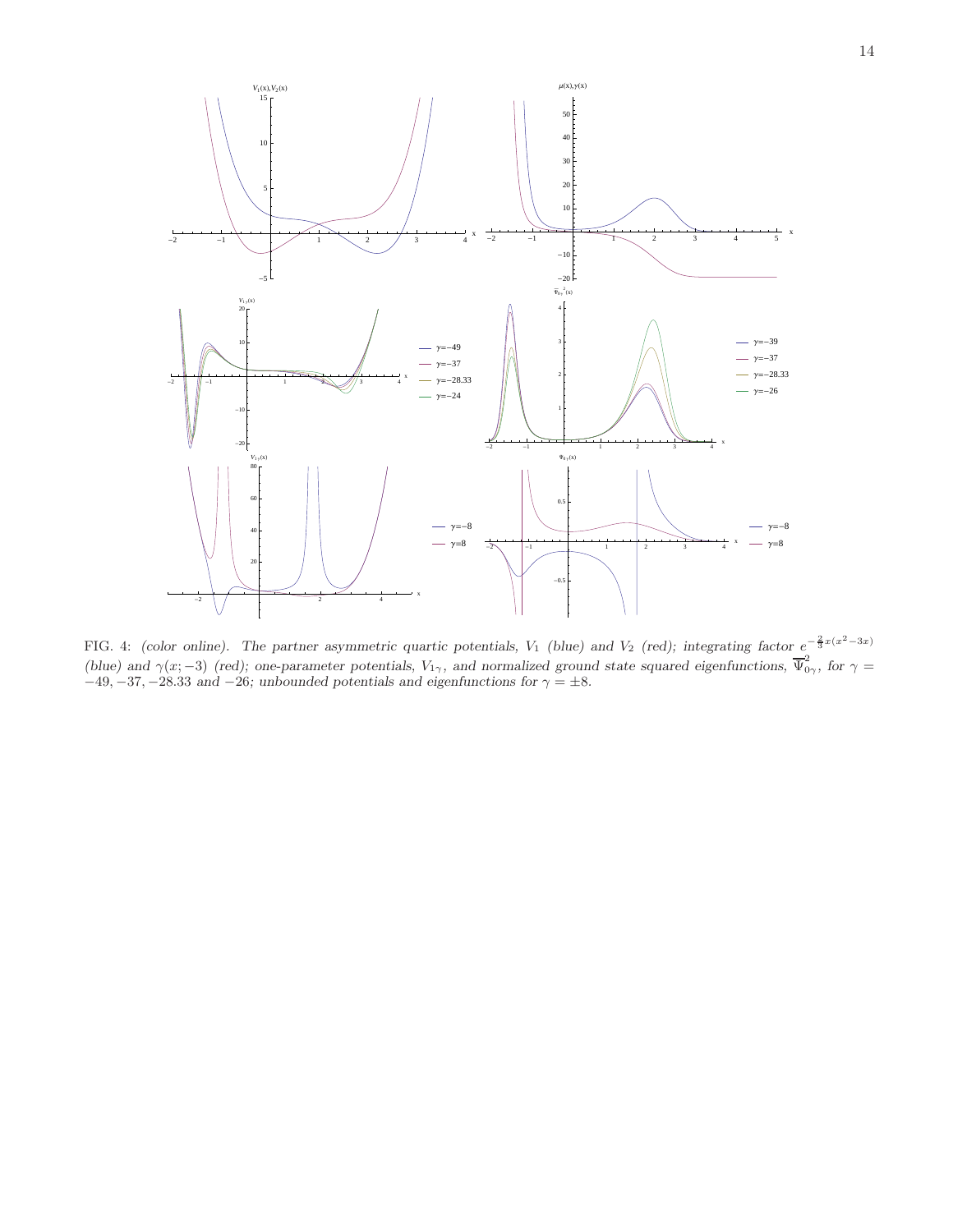

<span id="page-14-0"></span>FIG. 5: *(color online). The constant potential case for*  $c = 1$ : The constant partner potentials,  $V_1$  and  $V_2$ ; integrating factor  $e^{-2x}$  (blue) and  $\gamma(x)$  (red); one-parameter potentials  $V_{1\gamma}$  and normalized squared zero modes  $\overline{\Psi}^2_{0\gamma}$  for  $\gamma = -5, -4, -3,$  and  $-2$ ; singular potential and zero mode for  $\gamma = 1$ .